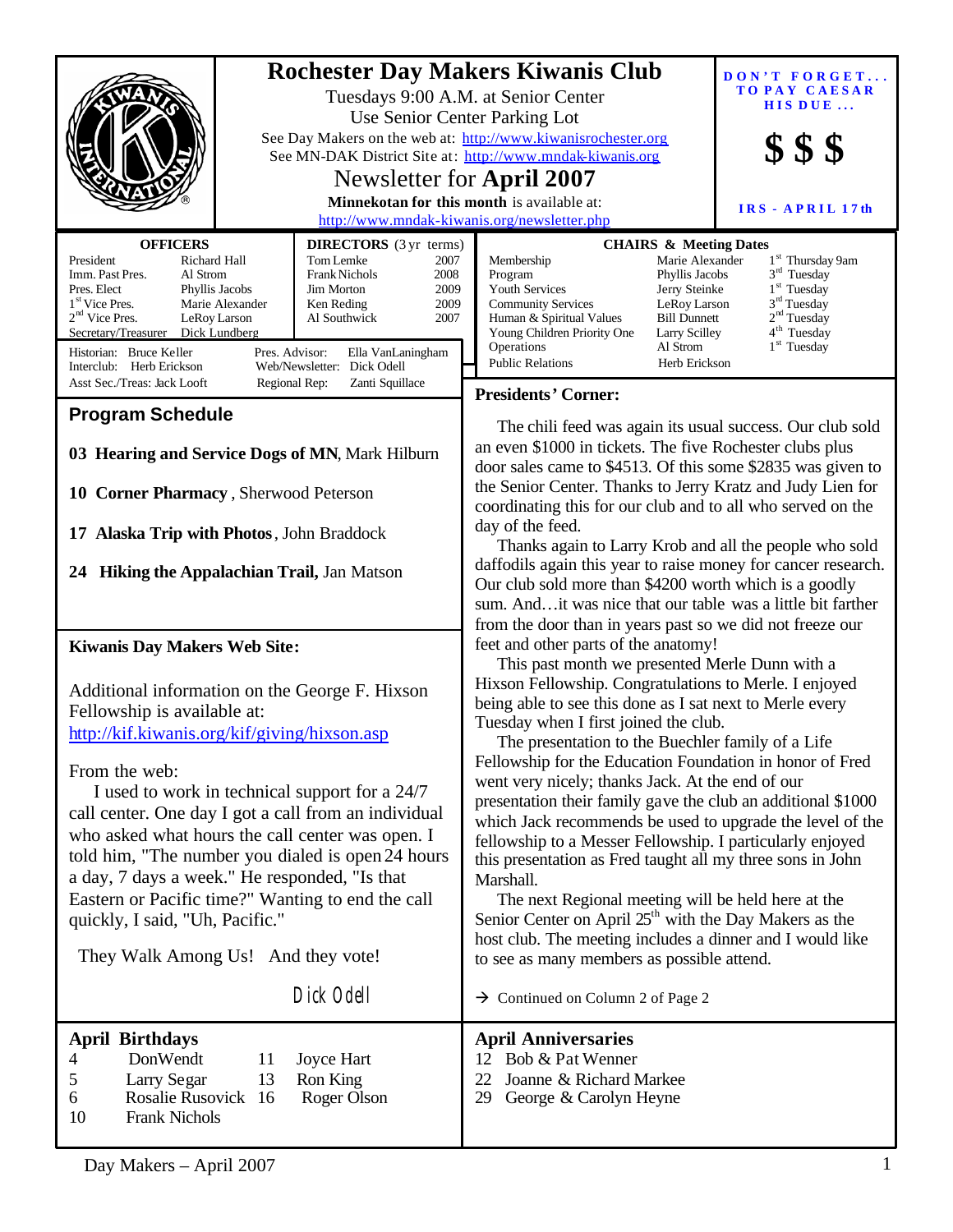### **Secretary/Treasurers Report - Mar'07**

| <b>Bank Balance 2/28/07:</b>   | \$18,929.51   |
|--------------------------------|---------------|
| <b>Administrative Account:</b> | \$16,570.26   |
| Service Account:               | \$1,972.17    |
| Hockey/YCPO:                   | 144.60<br>\$. |
| <b>Bike Repair:</b>            | 242.48<br>\$. |

**Day Makers on leave:** Ron King, Sara King, Marlys McCoy, Rosalie Rusovick

**February Service Hour Statistics:** 894 hours by 48 members, 59% Participation.

#### **March 13th, 2007 Board Meeting Highlights:**

The board has not found a solution to our storage issue. Other Kiwanis clubs in Rochester have similar problems, so no help there. Frank Nichols volunteered to look into the cost of rented storage.

A Day Makers annual Schedule has been created by President Dick Hall. The board revised it during the meeting. An updated schedule will be published in the newsletter.

President Dick Hall appointed a nominating committee of past presidents: Al Strom, Pat Horlocker, and Zanti Squillace. They are charged with nominating candidates for two board positions and a second vice president.

The board approved Margee Jacobson and Judy Zierdt as our clubs delegates to the 2007 Kiwanis International Convention.

Rochester Network for Re-Entry was suggested as a possible new service project. Frank Nichols will pursue further.

The board discussed the location for our annual dinner. The board seemed to favor trying the Senior Center again. The Program Committee will discuss and make a decision.

# **COMMITTEE REPORTS**

**Membership-** Two new members are needed by the end of September in order to achieve Distinguished Club.

**Program-** The May schedule of programs is filled.

### **COMMITTEE REPORTS**

**Operations**- The committee is considering a rose sale fund raiser. The committee will pick a Thursday for a Wendy's Restaurant (by Menards North) fund raiser where the club and Century Key Club will receive a percentage of the profit between 5 pm and 8 pm.

**Community Service-** The Chili Feed Fund Raiser was successful, the Day Makers turned in \$1,000. The Daffodil sale for the American Cancer Society has been completed. No results at this time.

Youth Services- On March  $27<sup>th</sup>$ , the Buechler family will be present at our meeting to receive recognition for a Minnesota/Dakotas Education Foundation Life Fellowship in Fred's name.

Richard Lundberg, Secretary/Treasurer

#### **President's Corner**: (continued from page 1)

We need to help in checking people in, collecting money and also to give the invocation before the dinner.

 Club attendance appears to be quite good looking at the number of tables occupied. However, the space for tables has been shrinking because the Senior Center has been taking space at the end of the cafeteria. Herb Erickson has been talking to Sally Gallagher about looking at meeting out at the old bingo parlor on highway 52. The board will look at this as it might relieve some of the Center's space problems and also offer us more parking spaces and perhaps some much needed storage space. I would like to get a feeling from the club members on how they look at this possibility.

# Dick Hall

### **Human and Spirtitual Value s:**

Give us, O God, the vision which can see thy love in the world in spite of human failure.

Give us the faith to trust the goodness inspite of our ignorance and weakness.

Give us knowledge that we may continue to pray with understanding hearts, and show us what each one of us can do to set forward the coming of the day of universal peace. Amen.

First Prayer from Space Apollo 8, 1968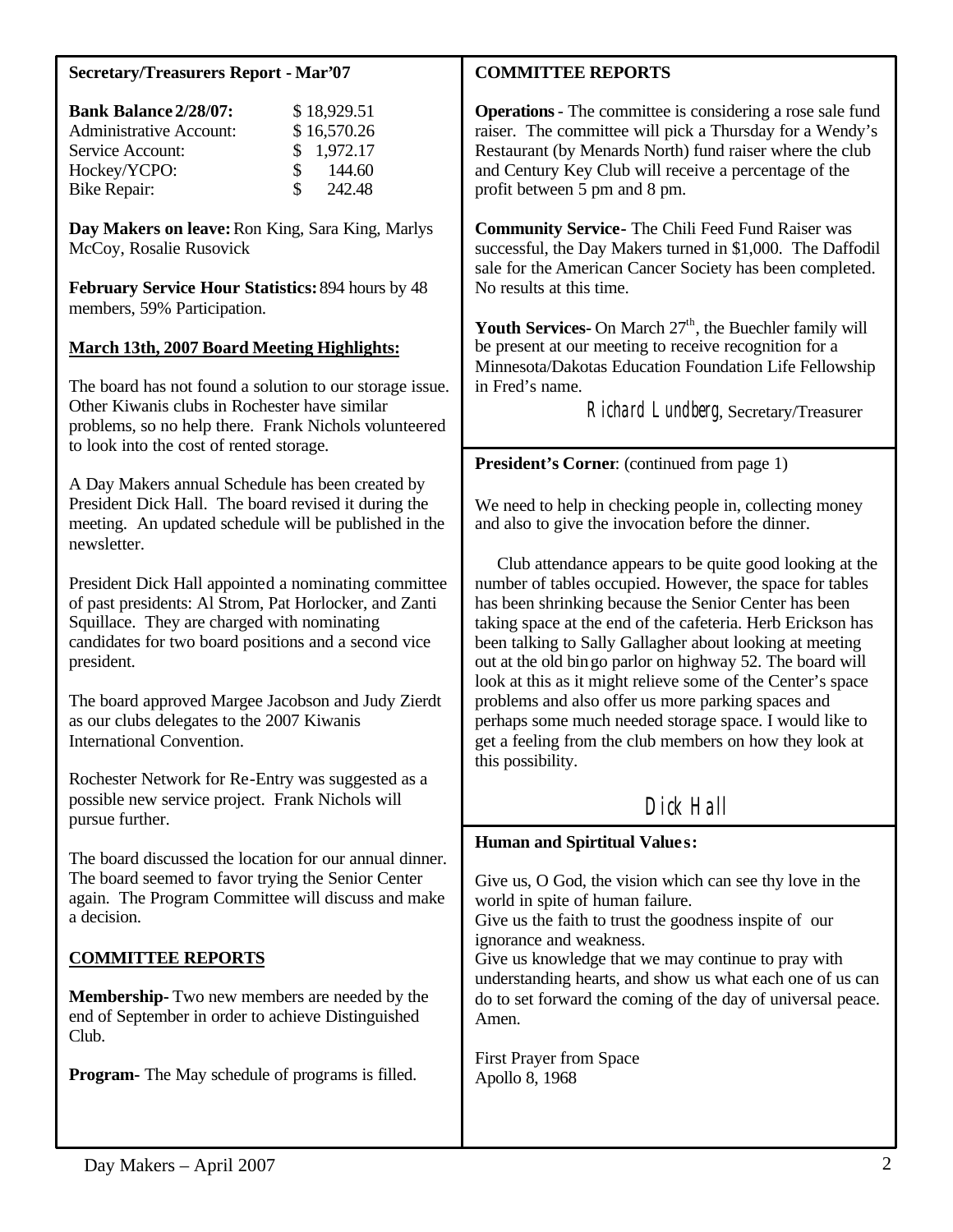# **Reading with Terrific Kids**: (email from Sue)

Hello! We at Riverside Elementary are fortunate to have support from your wonderful Kiwanis Club. We appreciate your commitment to come and acknowledge our Terrific Kids every month. Thought you might enjoy a couple of action shots of some of our great Kiwanis friends.

### Sue Thalacker, Family Liaison Riverside Central Elementary



Judy Lien, Pat Horlocker and Paul Sodt give awards. And Marlys McCoy reading to the kids.



Congratulations to the Terrific Kids participants!

# **From the web:**

One day I was walking down the beach with some friends when one of them shouted, "Look at that dead bird!" Someone looked up at the sky and said, "Where?" They Walk Among Us!

# **Daffodil Days:**

The Kiwanis Day Makers were pleased to support the American Cancer Society by selling daffodils at HyVee North March 7th through the 11th. We had 30 volunteers covering the 5 days and raised more than \$4200. Again this year we were the #1 location in Olmsted County.



The weather was good and the HyVee Customers were very supportive and generous. Thanks to all who supported this effort.



# Larry Krob

# **From the web:**

My friends and I were on a beer run and noticed that the cases were discounted 10%. Since it was a big party, we bought 2 cases. The cashier multiplied 2 times 10% and gave us a 20% discount. They Walk Among Us!